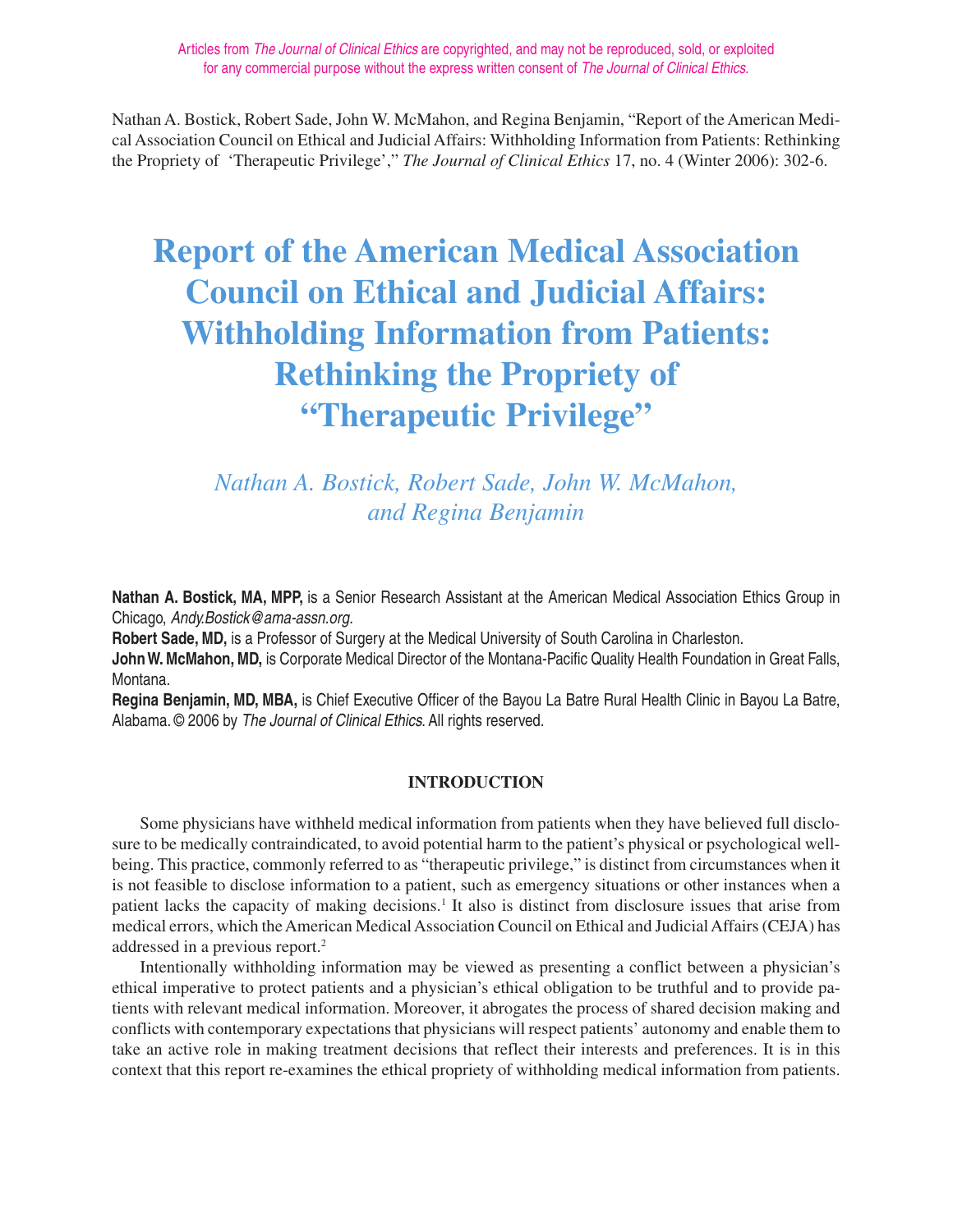#### **ETHICAL ANALYSIS**

Nondisclosure of medical information was once uncontroversial, when paternalism afforded physicians broad discretion in making treatment decisions on behalf of their patients. Stemming from the Hippocratic tradition, physicians were ethically obligated to promote their patients' welfare by providing care in accordance with their own judgment regarding the most appropriate course of treatment.<sup>3</sup> Physicians could opt not to share potentially distressing diagnostic or prognostic medical information with patients if they believed that disclosure might prove detrimental to patients' well-being.<sup>4</sup> Accordingly, the selective withholding of medical information could be viewed as fulfilling physicians' obligations both to act beneficently<sup>5</sup> and to promote patients' overall well-being.6

This practice of nondisclosure was well established in the foundational works of Western medical ethics, such as Percival's *Medical Ethics,* which promoted the beneficent withholding of medical information to minimize patients' distress.7 Similarly, the 1847 American Medical Association (AMA) *Code of Medical Ethics* stated that physicians had a "sacred duty . . . to avoid all things which have a tendency to discourage the patient and depress his spirits."8 These guidelines helped to establish legal precedents that allowed physicians to withhold potentially harmful information from their patients, in the event that full disclosure would impede patients' abilities to render rational decisions or harm them in other ways.<sup>9</sup>

In recent decades, medical paternalism has given way to the contemporary concepts of patient autonomy and shared decision making.10 Today, physicians are called upon to promote patients' well-being by openly discussing the balance between anticipated benefits of a given intervention and its potential harms.<sup>11</sup> In some instances, a case-specific balance of benefits and harms may appear to some physicians as justification to withhold medical information, with the beneficent desire to protect patients from potential harms. However, a physician's concealment of medical information may not prove beneficent if it contravenes a patient's own wishes.

Many patients want detailed medical information, even if it means receiving adverse diagnostic or prognostic information.12 Physicians' communication of detailed medical information has been shown to ease patients' anxiety and improve health outcomes.<sup>13</sup> Moreover, increased levels of communication and sharing of information may also contribute to higher levels of patients' satisfaction<sup>14</sup> and potentially decrease malpractice liability.15 Conversely, the lack of adequate information may preclude patients from receiving necessary medical attention or making optimal life decisions on the basis of their individual needs and personal values.<sup>16</sup>

Withholding pertinent medical information from patients without their knowledge or consent may also have negative long-term consequences for the medical profession. The patient-physician relationship is founded upon trust, because patients must rely upon their physicians to provide the information needed to make a properly informed decision.17 Lack of candid disclosure can compromise this relationship if patients suspect (or later discover) that information is being withheld from them.18 Thus, individual physicians' purportedly benevolent acts of deception risk undermining not only individuals, but also public confidence and trust in the medical profession.<sup>19</sup>

In practice, medical information should never be permanently withheld from the patient because doing so represents a clear violation of patients' trust. However, physicians' obligation of beneficence may allow (or compel) them to postpone the full disclosure of information to patients whose capacity to make competent medical decisions may be compromised, or when disclosure is otherwise medically contraindicated.<sup>20</sup> Delayed disclosure, however, is not justified when physicians merely intend to prevent a patient's refusal of medically necessary treatments,<sup>21</sup> or to instill hope for the future.<sup>22</sup>

Little is known of the extent to which disclosure of alarming medical information may ultimately harm patients.23 Physicians are encouraged to consult colleagues or hospital ethics committees when considering the need to temporarily withhold medical information from their patients. Such consultations reflect respect for patients' right of self-determination and can be of real help to physicians in assessing available alternatives to postponement of communicating medical information.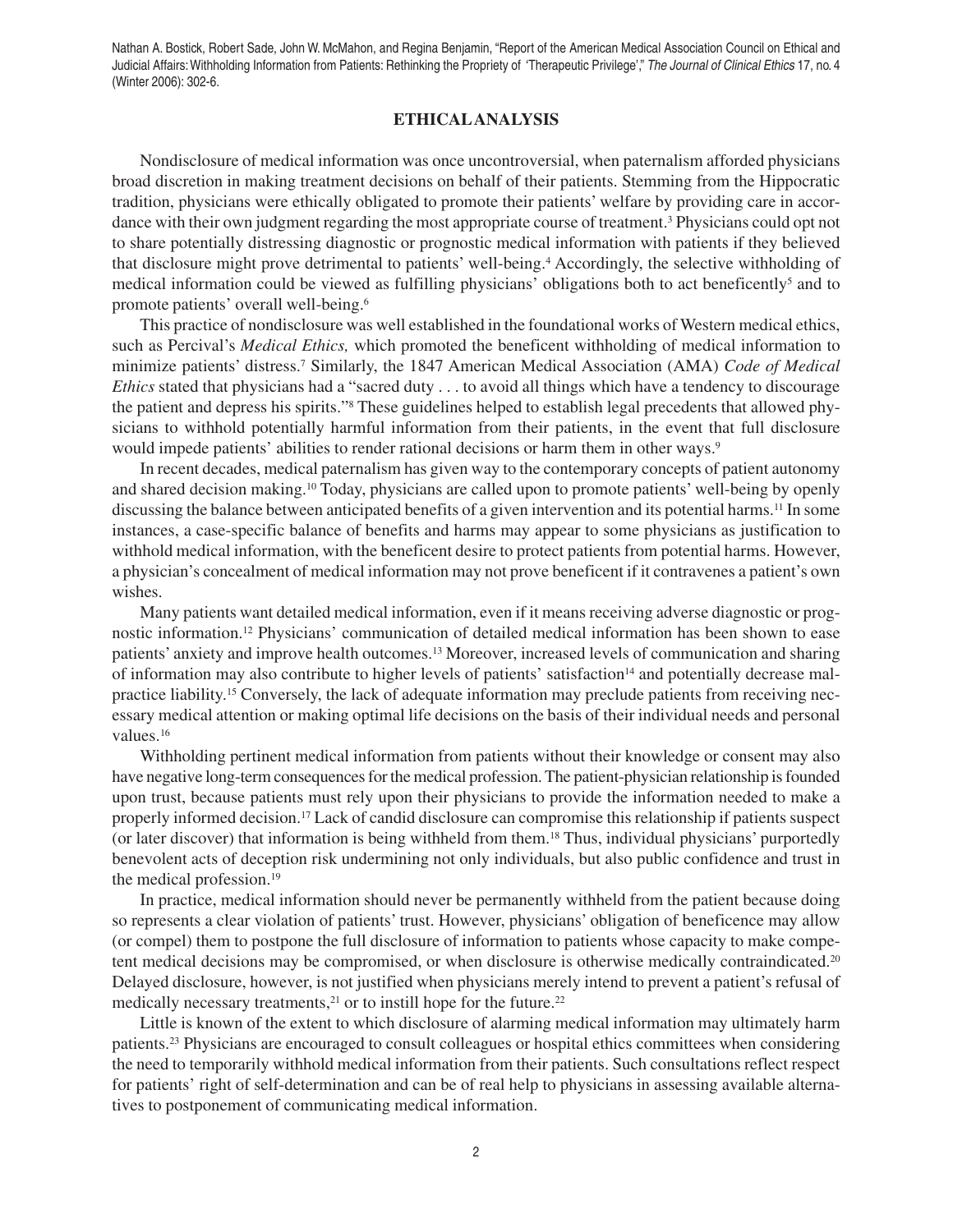When physicians determine that a patient should not receive all relevant medical information at a given time, they need to continue to provide appropriate care for and monitor the patient to identify an appropriate time to offer full disclosure. This should be done according to a definite plan, so that disclosure is not permanently withheld.

## **PROMOTING PATIENT-PHYSICIAN COMMUNICATION**

Physicians' concerns about disclosure of potentially harmful information should lead them to encourage patients to make choices regarding the receipt of medical information before potentially harmful information becomes available.24 Physicians should tailor their disclosure of medical information in response to the needs, expectations, and preferences of individual patients.25

To respect patients' rights of decisional autonomy, physicians must offer all patients the opportunity to receive relevant medical information.26 This may be accomplished by asking patients to specify the scope of information they wish to receive and their preferred methods for receiving it. Physicians should then honor these preferences to the extent practicable.

Some patients may want certain medical information to be withheld.<sup>27</sup> Others may wish to involve family members in the decision-making process or, alternatively, to appoint family members or trusted caregivers to act as their proxy.28 Physicians should respect the wishes of competent patients, including accommodation of their cultural and religious beliefs.<sup>29</sup> However, physicians should consider patients' decisions sensitively to ensure that their requests are not coerced and genuinely represent the patients' preferences.30 Additionally, physicians should educate patients and their proxies about the importance of disclosure and shared decision making.<sup>31</sup>

When communicating medical information, physicians should assess the amount of information that patients want and are capable of receiving at a given time.32 Clinical judgment is required to determine the appropriate means for communicating relevant information, taking patients' personalities and clinical histories into account when possible.33 Information should be presented in a way that patients can understand and use in making medical decisions.<sup>34</sup> Finally, physicians should attempt to confirm that this information has been understood — for example, by asking them to repeat what they have been told — and providing further clarification as necessary.35

Physicians should communicate all requested medical information sensitively and respectfully,<sup>36</sup> while seeking to minimize any negative effects upon the patient.<sup>37</sup> By listening to patients' concerns and responding to their individual need, physicians can promote the patient-physician relationship<sup>38</sup> and protect against the iatrogenic suffering of patients.39 Physicians can also minimize potential harms by monitoring patients' well-being and by helping them to access appropriate support services, when needed.<sup>40</sup>

## **CONCLUSION**

Withholding relevant medical information from patients without their knowledge or consent, in an attempt to minimize potential physical or psychological harms, has been called "therapeutic privilege." This practice creates a conflict between physicians' concurrent obligations to act beneficently and to respect patients' autonomy. Whenever possible, physicians should minimize the withholding of medical information by accommodating patients' preferences.

#### **RECOMMENDATIONS**

Withholding pertinent medical information from patients under the belief that disclosure is medically contraindicated, a practice known as "therapeutic privilege," creates a conflict between the physician's obligations to promote patients' welfare and respect for their autonomy by communicating truthfully. Therapeutic privilege does not encompass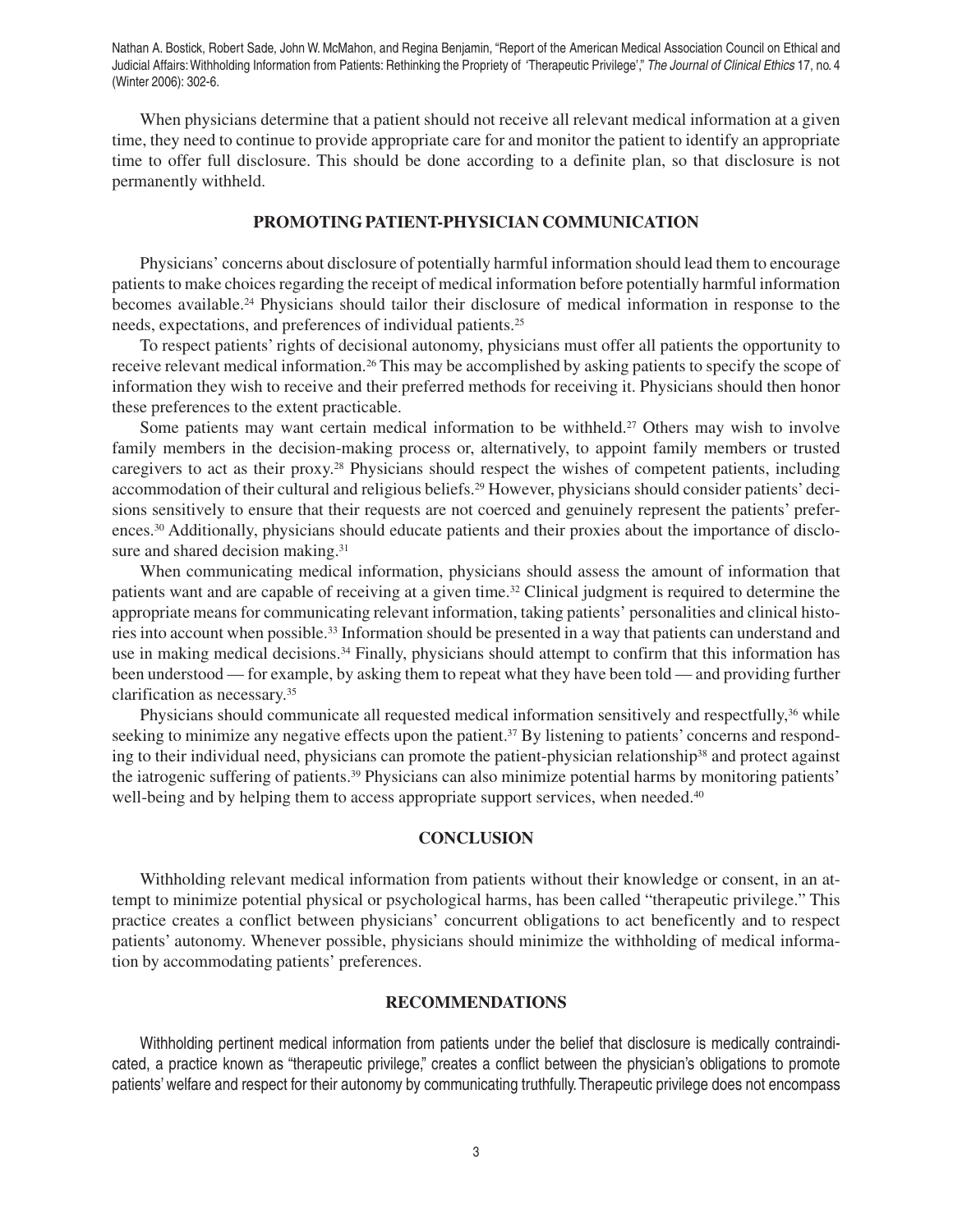withholding medical information in emergency situations, or reporting medical errors (see E-8.08, "Informed Consent," and E-8.121, "Ethical Responsibility to Study and Prevent Error and Harm").

Withholding medical information from patients without their knowledge or consent is ethically unacceptable. Physicians should encourage patients to specify their preferences regarding communication of their medical information, preferably before the information becomes available. Moreover, physicians should honor patient requests not to be informed of certain medical information or to convey the information to a designated proxy, provided these requests appear to genuinely represent the patient's own wishes.

All information need not be communicated to the patient immediately or all at once; physicians should assess the amount of information a patient is capable of receiving at a given time, delaying the remainder to a later, more suitable time, and should tailor disclosure to meet patients' needs and expectations in light of their preferences.

Physicians may consider delaying disclosure only if early communication is clearly contraindicated. Physicians should continue to monitor the patient carefully and offer complete disclosure when the patient is able to decide whether or not to receive this information. This should be done according to a definite plan, so that disclosure is not permanently delayed. Consultation with patients' families, colleagues, or an ethics committee may help in assessing the balance of benefits and harms associated with delayed disclosure. In all circumstances, physicians should communicate with patients sensitively and respectfully.

#### **NOTES**

CEJA formulates ethical policies for the medical profession and maintains the 160-year-old *American Medical Association Code of Medical Ethics.* This article is based on the CEJA policy report, "Withholding Information from Patients," which was approved by the AMA House of Delegates in June 2006. The recommendations of this report are now included among the official ethics policies of the American Medical Association.

1. CEJA Opinions E-8.08, "Informed Consent" and E-8.081, "Surrogate Decision Making," *http://www.amaassn.org/go/cejareports,* or call (312) 464-4823.

2. CEJA Opinion E-8.121, "Ethical Responsibility to Study and Prevent Error and Harm," *http://www.amaassn.org/go/cejareports,* or call (312) 464-4823.

3. A. Meisel, "The 'Exceptions' to the Informed Consent Doctrine: Striking a Balance Between Competing Values in Medical Decision Making," *Wisconsin Law Review* (1979): 413-88, p. 460, n. 153.

4. D. Novack et al., "Physicians' Attitudes Toward Using Deception to Resolve Difficult Ethical Problems," *Journal of the American Medical Association* 261, no. 20 (1989): 2980-5.

#### 5. Ibid.

6. B. Barber, *Informed Consent to Medical Therapy and Research* (New Brunswick, N.J.: Rutgers University Press, 1980), 37.

7. P.R. Wolpe, "The Triumph of Autonomy in American Bioethics: A Sociological View," in *Bioethics and Society,* ed. R. Devries and J. Subedi (Upper Saddle River, N.J.: Prentice Hall, 1998), 39.

8. R. Boyle, "Communication, Truthtelling, and Disclosure," in *Introduction to Clinical Ethics,* 2nd ed., ed. J. Fletcher et al. (Hagerstown, Md.: University Publishing Group, 1997), 56-7.

9. 464 F.2e 772 (D.C. Cir 1972); *Natanson v. Kline,* 350 P.2d 1903 (Kan. 1960).

10. CEJA Opinion E-8.08, "Informed Consent," see note 1 above.

11. CEJA Opinion E-10.015, "The Patient-Physician Relationship," *http://www.ama-assn.org/go/cejareports,* or call (312) 464-4823.

12. M. Marzanski, "Would You Like to Know What is Wrong with You? On Telling the Truth to Patients with Dementia," *Journal of Medical Ethics* 26 (2000): 108-13; M. Silverstein et al., "ALS and Life-Sustaining Therapy: Patients' Desires for Information, Participation in Decision-Making, and Life-Sustaining Therapy," *Mayo Clinic Proceedings* 66 (1991): 906-13.

13. See note 8 above.

14. S. Kaplan et al., "Characteristics of Physicians with Participatory Decision-Making Styles," *Annals of Internal Medicine* 124 (1996): 497-504.